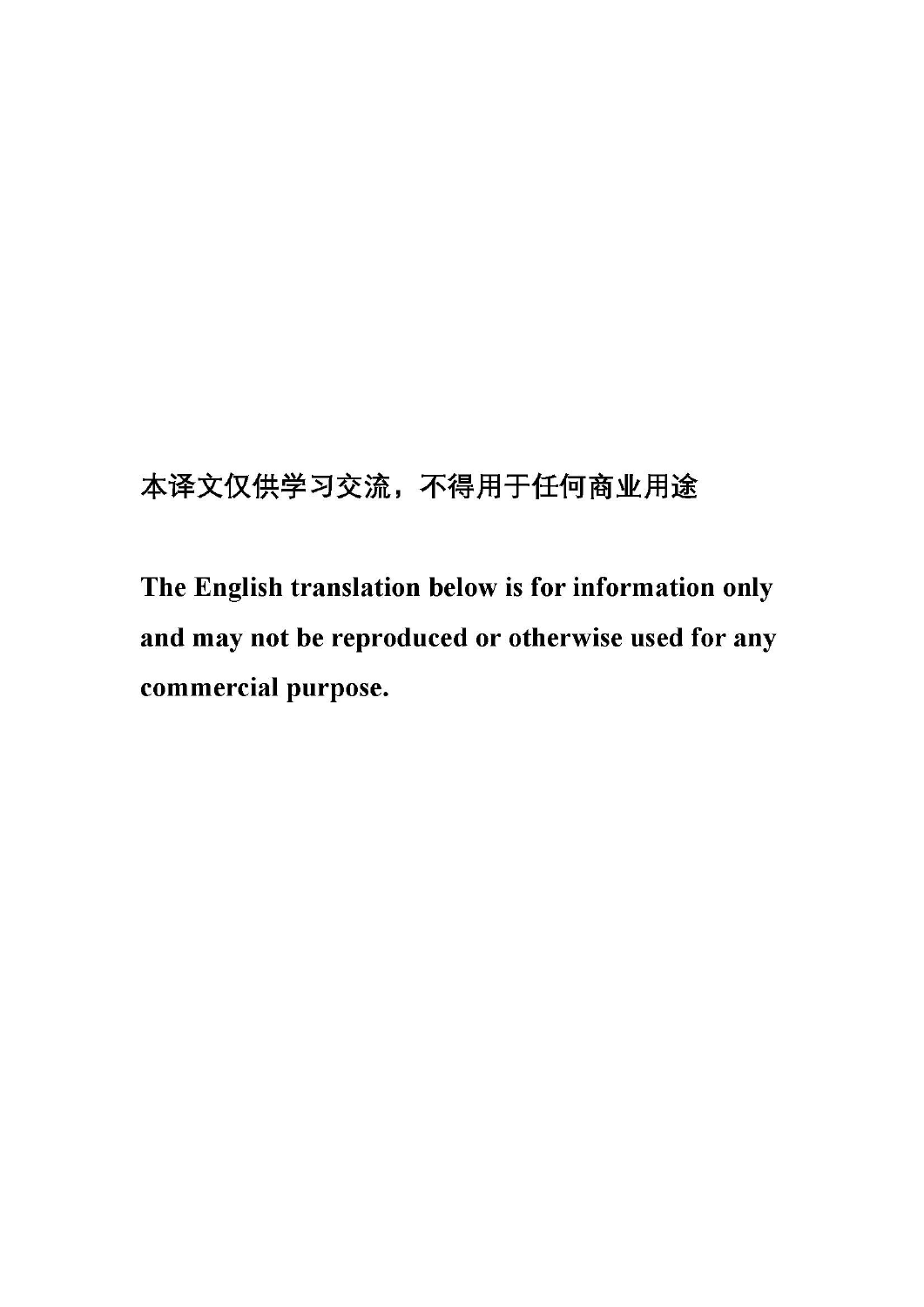## **Decree of the State Council of the People's Republic of China**

No.505

Regulations on Security Administration of Large-scale Mass Activities, adopted at the 190<sup>th</sup> Executive Meeting of the State Council on August 29, 2007, are hereby promulgated and shall be effective as of October 1, 2007.

Premier, Wen Jiabao

September 14, 2007

### **Regulations on Security Administration of Large-scale Mass Activities**

#### **Chapter I General Provisions**

**Article 1** These Regulations are formulated for the purpose of strengthening the security administration of large-scale mass activities, protecting the lives and property of citizens and maintaining social order and public security.

**Article 2** The term "large-scale mass activities" in these Regulations means the following activities with the anticipated public participation of 1,000 people or more each time, which are held by legal persons or other organizations: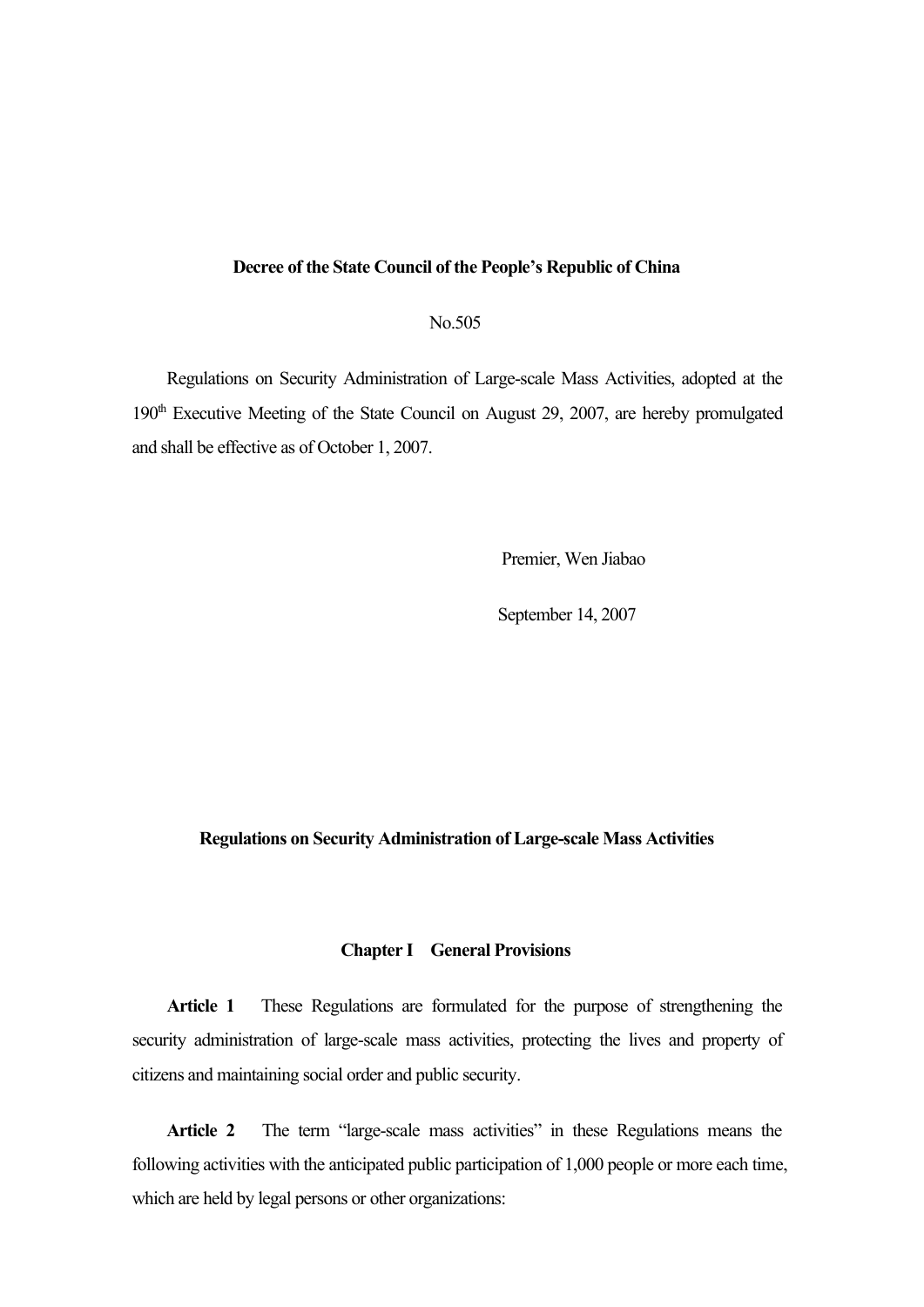(1)sports competitions;

(2) cultural and artistic performanceslike concerts;

 $(3)$  exhibitions, commodities fairs, etc.;

(4) garden parties, lantern shows, temple fairs, flower displays, fireworks soirees, etc.; and

(5) job fairs, lottery sales with the winning numbers announced on the spot, etc.

The provisions of these Regulations are not applicable to activities held by cinemas, concert halls, parks and other places of entertainment within the scope of their day-to-day businesses.

**Article 3** Security administration of large-scale mass activities shall follow the principles of putting safety first and laying stress on prevention, and the principles that the sponsors undertake the responsibility and the government exercises supervision.

**Article 4** Public security organs of the people's governments at or above the county level shall be responsible for the security administration of large-scale mass activities.

The other competent departments of the people's governments at or above the county level shall, within their respective functions and duties, be responsible for the security administration of large-scale mass activities.

#### **Chapter II Responsibility for Security**

**Article 5** The sponsors of large-scale mass activities (hereinafter referred to as sponsors) shall be responsible for the security of the activities sponsored by them. The principal responsible persons of the sponsors are the persons charged with the responsibility for the security of large-scale mass activities.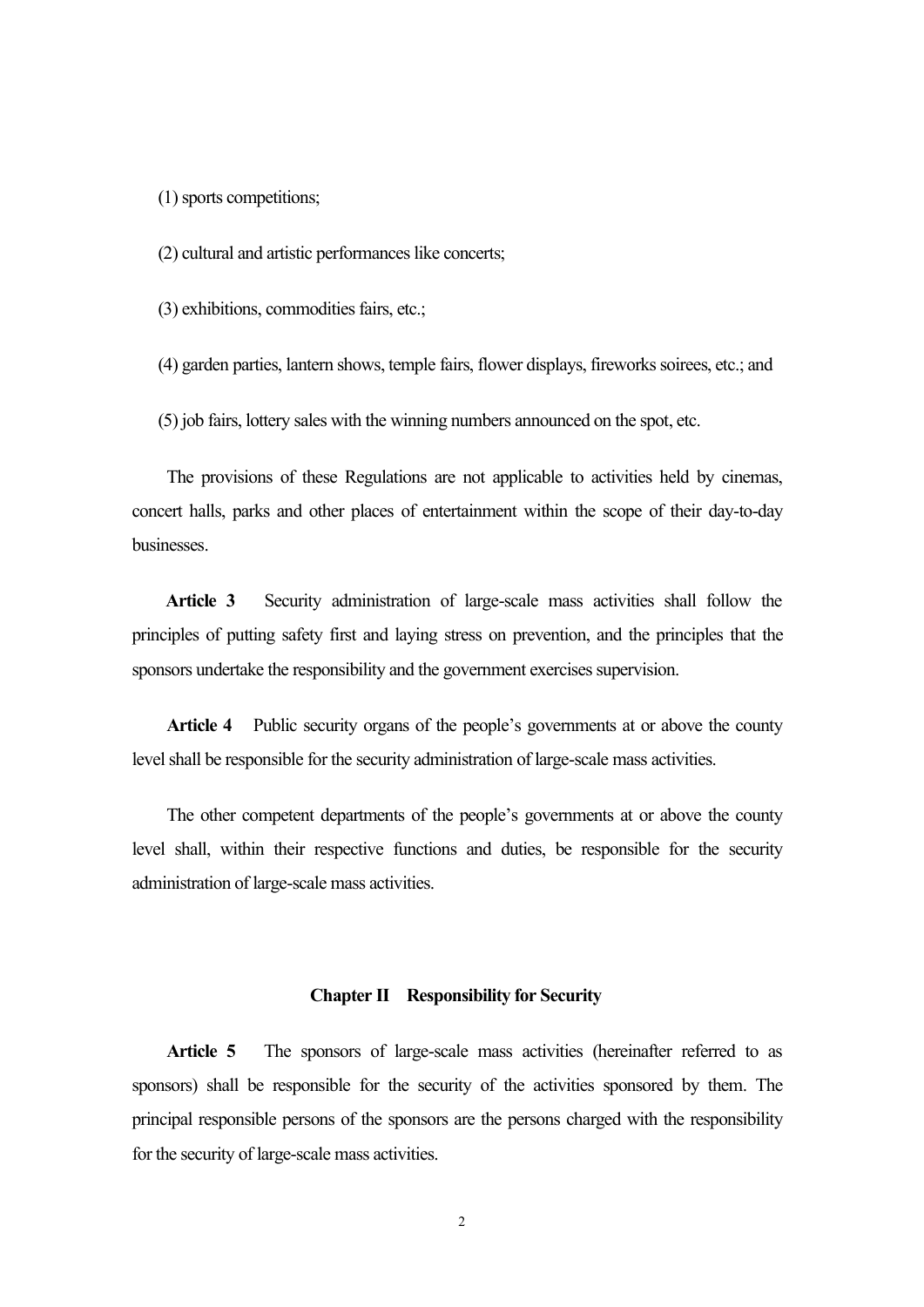**Article 6** To hold a large-scale mass activity, the sponsor shall work out a plan for security of such activity.

The security plan for a large-scale mass activity shall include the following:

(1) the time, location, content, and way of organization of the activity;

 $(2)$  the number of security staff, their assignments and identification signs;

(3) the fire-fighting measures at the activity venue;

(4) the seating capacity of the activity venue and the anticipated number of participants;

 $(5)$  the location of the security buffer areas as well as the signs for such areas;

 $(6)$  the measures for ticket and security check on the participants;

(7) the measures for parking of vehicles and for directing their flow;

(8) the measures for maintaining order and for directing the flow of participants at the venue; and

(9) the emergency rescue plan.

Article 7 Sponsors shall be specifically responsible for the following security matters:

(1) carrying out the security plans and security responsibility system for large-scale mass activities, clearly specifying security measures and defining the duties of the security staff, and disseminating the importance of security to large-scale mass activities;

(2) ensuring the safety of temporarily-built facilities and structures, and removing hidden dangers;

(3) installing the necessary equipment for security check in accordance with the requirements of the public security organ in charge of licensing, and conducting security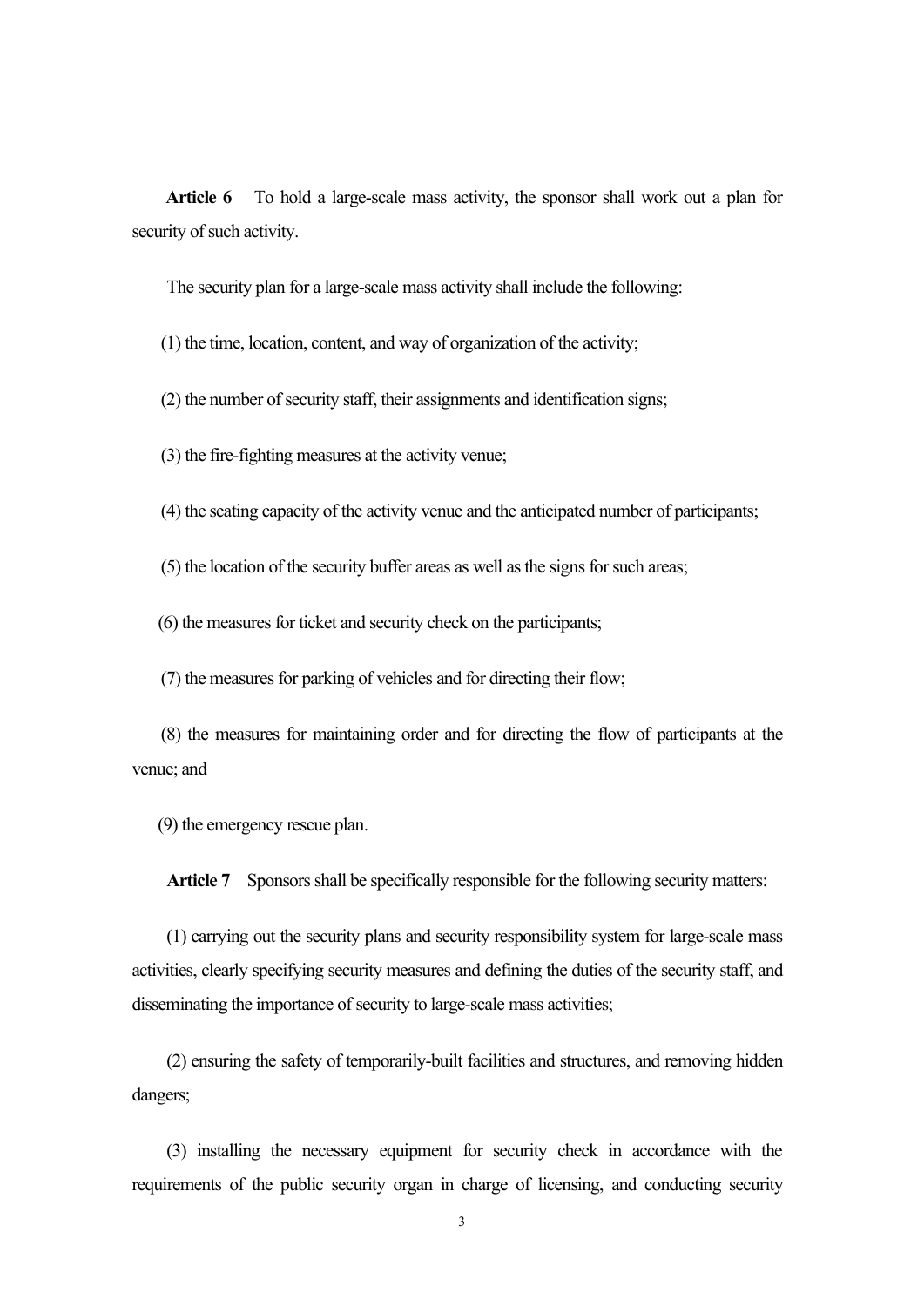check on the participants of large-scale mass activities, and having the power to refuse entry of the persons who refuse to accept such check;

(4) distributing or selling tickets in keeping with the approved seating capacity of the activity venue and with the designated area;

(5) implementing the emergency rescue measures such as medical treatment and first-aid, fire-fighting and evacuation, and arranging for drills related to such measures;

(6) stopping in a timely mannerthe acts that interfere with the security of large-scale mass activities, and reporting violations of law or criminal acts to the public security organs as soon as possible upon discovery;

(7) deploying professional security guards and other security staff to meet the needs of security of large-scale mass activities; and

(8) providing the necessary guarantee forsecurity of large-scale mass activities.

**Article 8** Managers of the venues for large-scale mass activities shall be specifically responsible for the following security matters:

(1) ensuring that the venues and facilities for the activities meetthe security standards and provisions of the State;

(2) ensuring that the evacuation passages, safety exits, fire truck passages, emergency broadcasting, emergency lights and indication signs for evacuation conform to the provisions of laws, regulations and technical specifications;

(3) ensuring that the monitoring equipment and fire-fighting facilities and devices are complete and ready for use; and

(4) providing the necessary parking lots and maintaining security and order.

4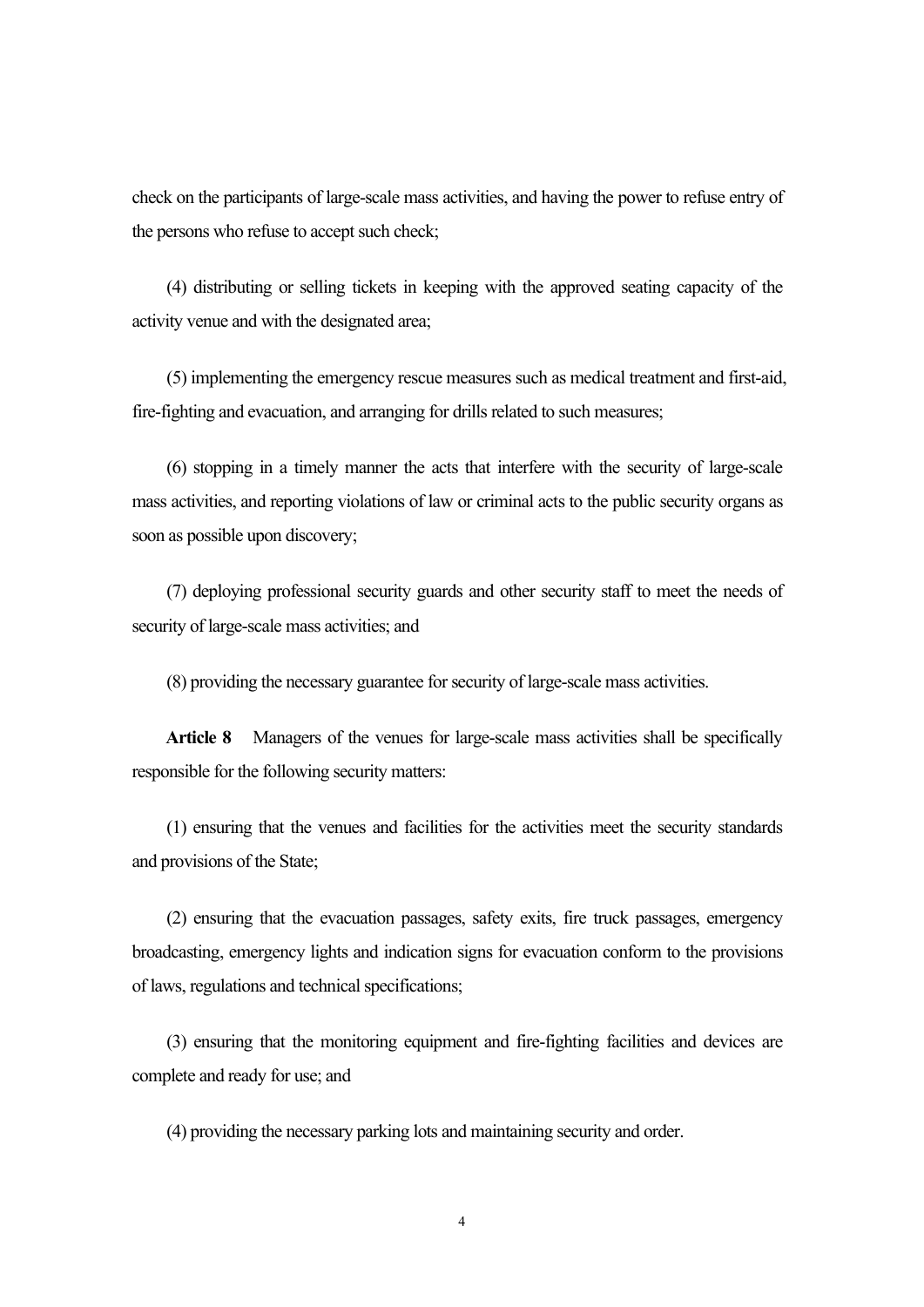**Article 9** Participants of large-scale mass activities shall observe the following provisions:

(1) observing laws, regulations and social ethics, and not disrupting public security or social order;

 $(2)$  observing the administrative systems for security and fire-fighting in respect of large-scale mass activities and accepting security check, and not taking explosive, inflammable, radioactive, toxic, erosive or other dangerous substances, nor illegally taking guns, ammunition or other tools and instruments under control; and

(3) following security administration, and not displaying humiliating slogans, banners or other articles, nor surrounding and attacking referees, athletes or other staff, nor throwing things about.

Article 10 The public security organs shall perform the following functions and duties:

(1) reviewing the application materials submitted by the sponsors for large-scale mass activities and issuing security licenses;

(2) formulating security supervision programs for large-scale mass activities and emergency plans;

(3) giving guidance to education and training of the security staff;

(4) organizing security check of the activity venues prior to the holding of large-scale mass activities and giving timely orders for corrections to be made when any hidden danger is discovered;

(5) exercising supervision over and inspection of the implementation of security work during the process of large-scale mass activities and giving timely orders for corrections to be made when any hidden danger is discovered; and

5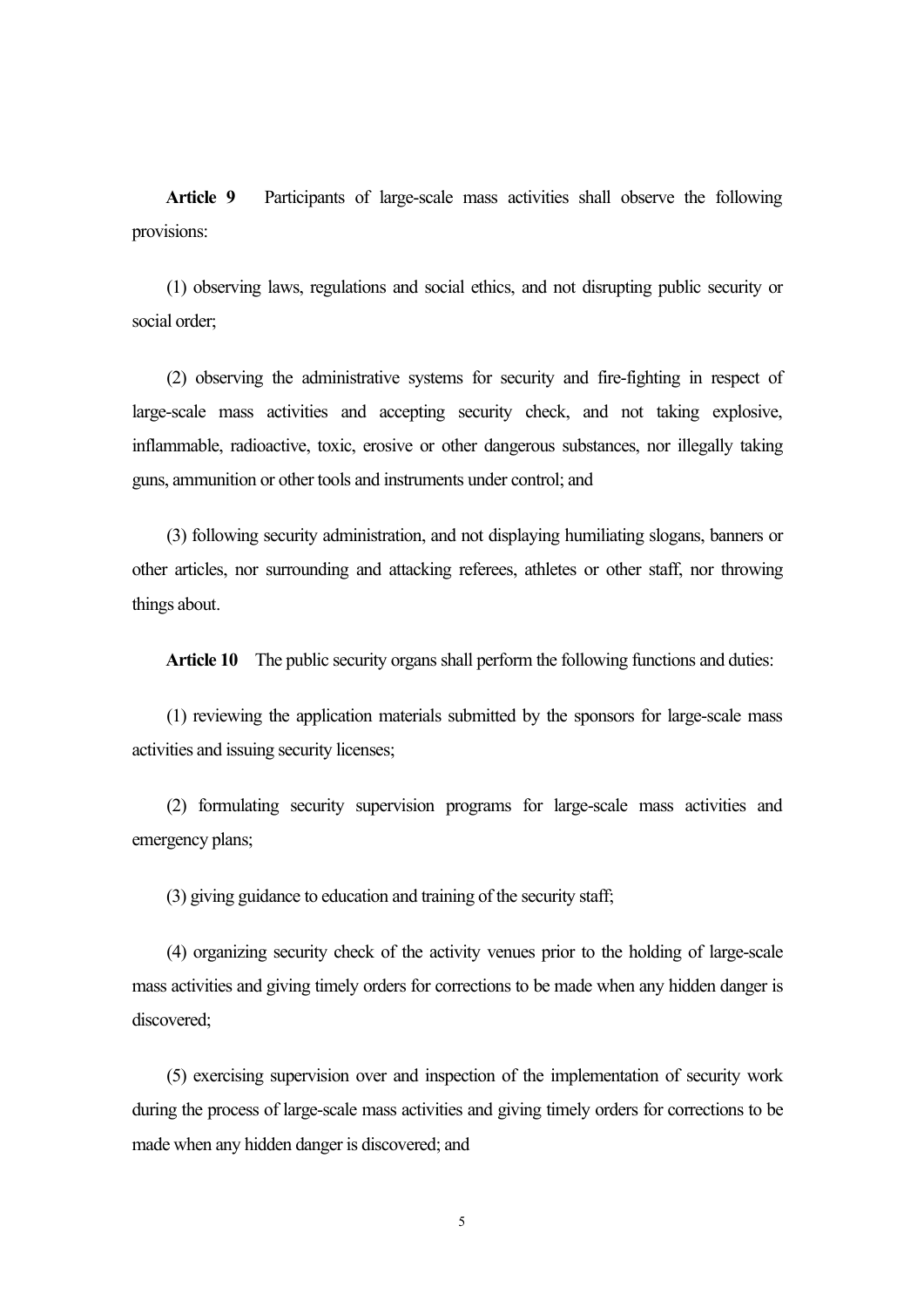(6) investigating and handling the violations oflaw or criminal acts committed during large-scale mass activities and dealing with the emergencies endangering public security, in accordance with law.

#### **Chapter III Security Administration**

**Article 11** The public security organs apply the security licensing system to large-scale mass activities. Where the Regulations on Administration of Commercial Performances provide otherwise for security administration of performances, those provisions shall prevail.

A large-scale mass activity shall be held in conformity with the following requirements:

(1) The sponsor shall be a legal person or other organization established in accordance with statutory procedures;

(2) The content of a large-scale mass activity shall not go against the provisions of the Constitution, laws or regulations, nor social ethics;

(3) There shall be a security plan which meets the provisions of these Regulations, in which the security responsibilities are clearly defined and which contains effective measures; and

(4) The venue and facilities for the activity shall meet security requirements.

Article 12 A large-scale mass activity, the anticipated participants of which are not less than 1,000 people but not more than 5,000 people, shall be subject to a security license issued by the public security organ of the people's government at the county level of the place where the activity is to be held; where the anticipated participants are not less than 5,000 people, it shall be subject to a security license issued by the public security organ of the people's government at the level of a city with districts or of the people's government of the municipality directly under the Central Government of the place where the activity is to be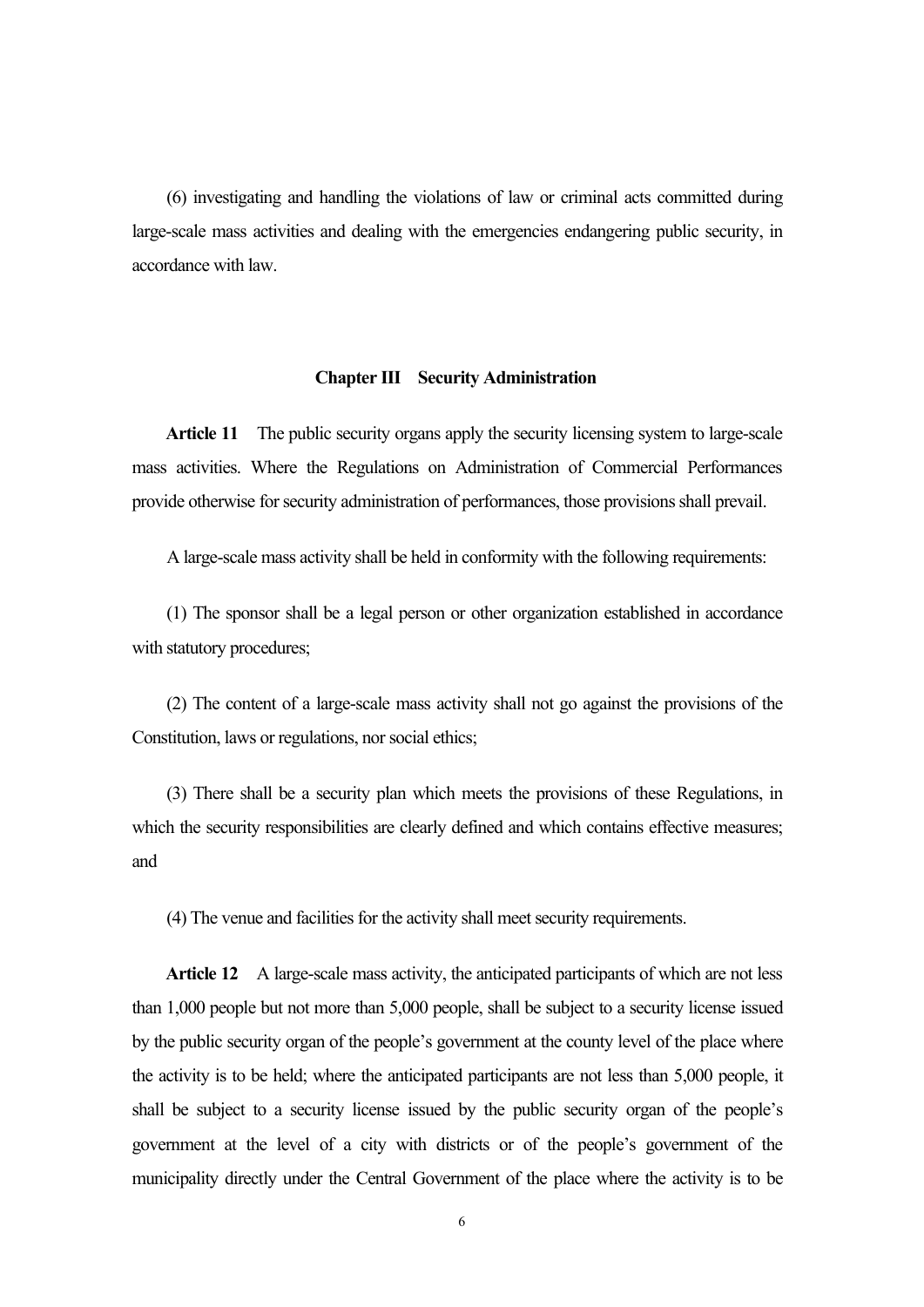held; a large-scale mass activity which is to be held in two or more provinces, autonomous regions or municipalities directly under the Central Government shall be subject to a security license issued by the public security department of the State Council.

**Article 13** The sponsor shall apply for a security license 20 days before the activity is held and, at the same time, submit the following documents:

(1) the certificate of the sponsor's lawful establishment and the identity certificate of the person charged with security responsibility;

(2) the plan and description of the large-scale mass activity, and the agreement on joint sponsorship where there are two or more sponsors for the activity;

(3) the plan forsecurity of the large-scale mass activity; and

(4) the certificate that the manager of the activity venue agreesto provide the venue.

Where the relevant competent department has requirements for the qualification of the sponsor of a large-scale mass activity in accordance with laws or administrative regulations, the certificate for such qualification shall be submitted.

**Article 14** Upon receipt of the application materials, the public security organ shall, in accordance with law, make a decision to accept or not to accept the application. Where it accepts the application, it shall, within seven days from the date of acceptance, examine the application and inspect the activity venue, and decide to issue a license if the security conditions are met; otherwise, it shall decide not to issue the license and give the reasons in writing.

**Article 15** The sponsor shall not, without permission, alter the time, location, content of a large-scale mass activity for which a security license has been obtained or enlarge its scale.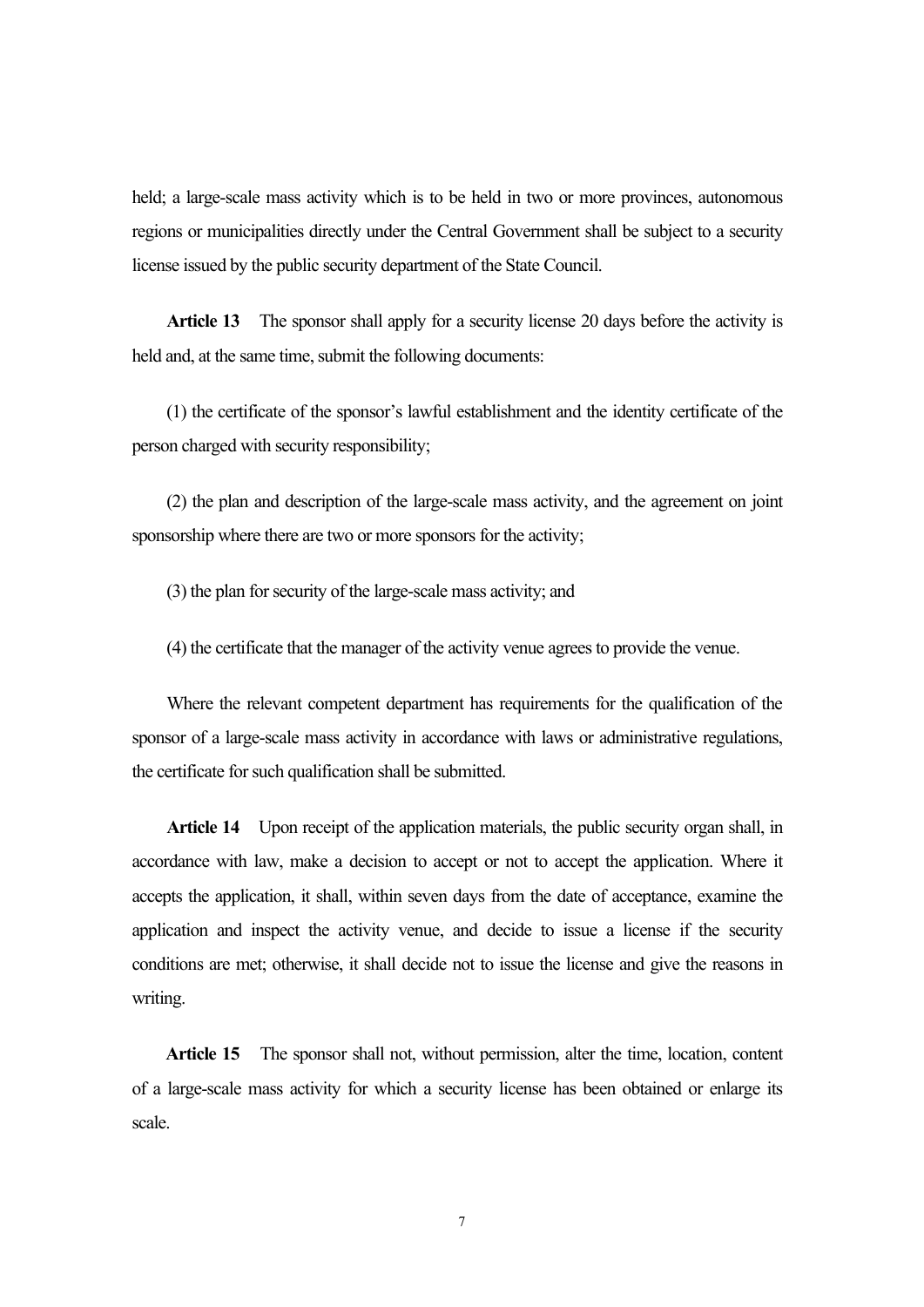Where the sponsor intends to alter the time of a large-scale mass activity, it shall, prior to the time formerly decided for holding the activity, submit an application to the public security organ that has decided to issue the license, and the time may be altered only upon the permission of the public security organ.

Where the sponsor intends to alter the location or content of a large-scale mass activity or enlarge its scale, it shall apply for a new security license in accordance with the provisions of these Regulations.

Where the sponsor intends to cancel a large-scale mass activity, it shall, prior to the time formerly decided for holding the activity, inform in writing the public security organ that has decided to issue the security license, and return the security license for holding the large-scale mass activity issued by the public security organ.

**Article 16** For a large-scale mass activity for which a security license has been obtained, the public security organ shall, in light of the need of security, deploy policemen to maintain public security and traffic order on the periphery of the activity venue, prevent and handle security emergencies, and investigate and deal with violations of law and criminal offences.

**Article 17** The staff members of the public security organ who are responsible for performing the task of security administration at the venue of a large-scale mass activity shall enter the activity venue on the basis of their on-duty certificates and perform their duties of security administration in accordance with law.<br>The public security organs and other relevant competent departments and their staff

members shall not ask the sponsor for tickets.

**Article 18** When the sponsor finds that the number of people who have entered the activity venue reaches its approved capacity, it shall immediately stop admitting people; if persons entering with tickets for areas not designated or with fake tickets are found, it shall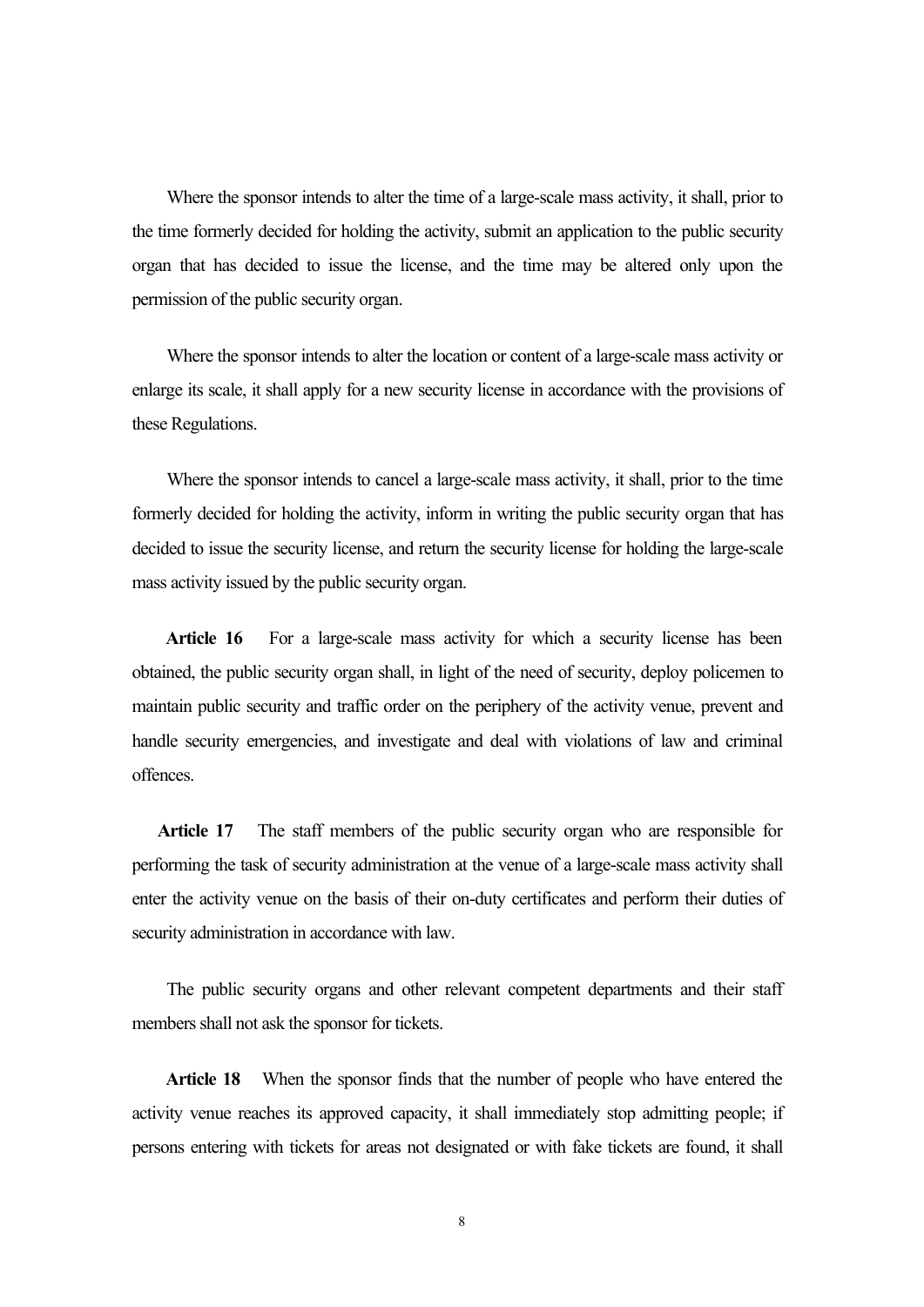refuse them admittance and report the case to the staff members of the public security organ who are at the venue.

**Article 19** Where a public security accident or a security case occurs in the course of a large-scale mass activity, the person charged with security responsibility shall immediately initiate the emergency rescue plan and report the occurrence to the public security organ.

## **Chapter IV Legal Liability**

**Article 20** Where a sponsor, without permission, alters the time, location, content of a large-scale mass activity or enlarges its scale, the public security organ shall impose on it a fine of not less than 10,000 yuan but not more than 50,000 yuan, and confiscate its illegal gains, if any.

The public security organ shall ban a large-scale mass activity held without a security license of the public security organ and shall impose on the sponsor a fine of not less than 100,000 yuan but not more than 300,000 yuan.

**Article 21** Where the sponsor or the manager of the venue for a large-scale mass activity violates the provisions of these Regulations, thus causing an accident involving heavy casualties, a security case, or other serious consequences, which constitutes a crime, criminal liability shall be investigated for in accordance with law; if no crime is constituted, the person charged with security responsibility and the other persons with competent accountability shall be given sanctions or public security administration penalties in accordance with law, and the unit shall be fined not less than 10,000 yuan but not more than 50,000 yuan.

**Article 22** Where a public security accident occurs in the course of a large-scale mass activity, and the person charged with security responsibility fails to immediately initiate the emergency rescue plan or report the accident to the public security organ, the public security organ shall impose on the person charged with security responsibility and the other persons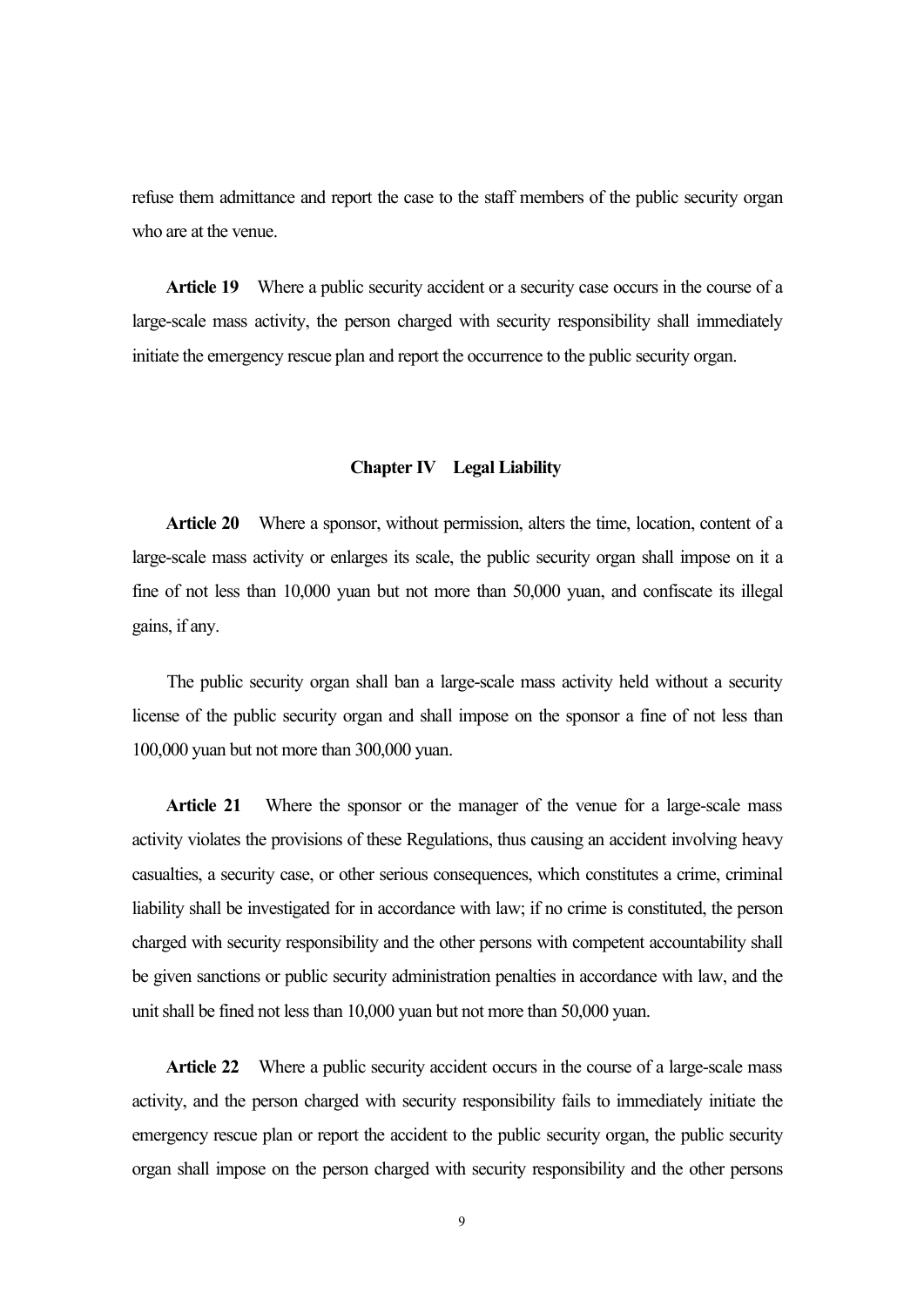with competent accountability each a fine of not less than 5,000 yuan but not more than 50,000 yuan.

**Article 23** Where a participant of a large-scale mass activity commits an act in violation of the provisions of Article 9 of these Regulations, the public security organ shall criticize and educate him; if the act endangers public order and threatens public security, the public security organ may forcibly take him out of the venue and impose on him a public security administration penalty in accordance with law; if a crime is constituted, criminal liability shall be investigated for in accordance with law.

**Article 24** Where, in performing the duty of security administration of a large-scale mass activity, any staff member of the relevant competent department or the person in charge with competent accountability abuses his powers, neglects his duties, or commits illegalities for personal gain, he shall be given a sanction in accordance with law; if a crime is constituted, criminal liability shall be investigated for in accordance with law.

#### **Chapter V Supplementary Provisions**

**Article 25** A people's government at or above the county level or a department of the State Council shall be responsible for the security of a large-scale mass activity directly held by itself. The security licensing system is not applicable to such activity, however, the said government or department shall order, or join with, the public security organ concerned to formulate a more strict security plan in accordance with the relevant provisions of these Regulations, and shall arrange for itsimplementation.

**Article 26** These Regulations shall be effective as of October 1, 2007.